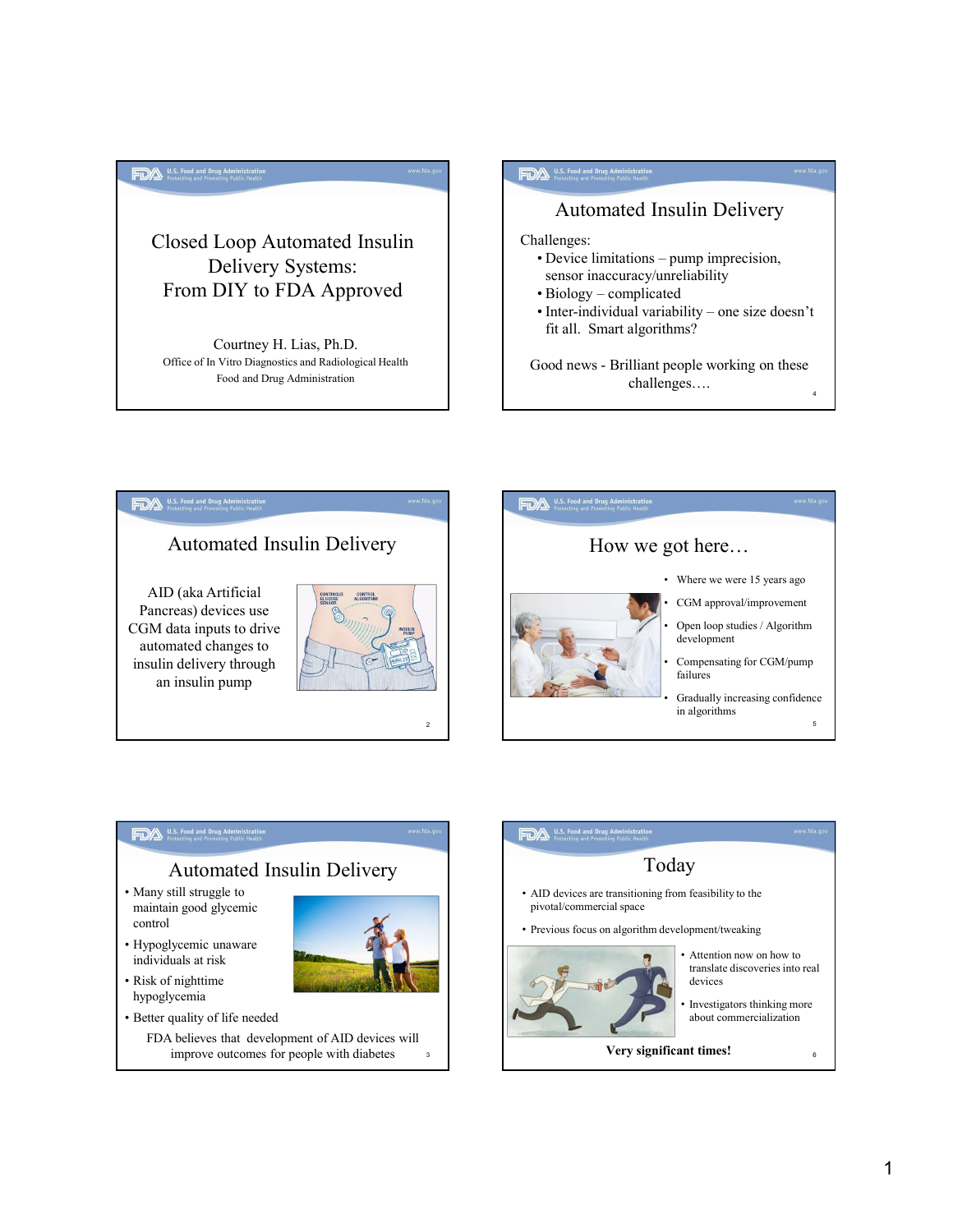









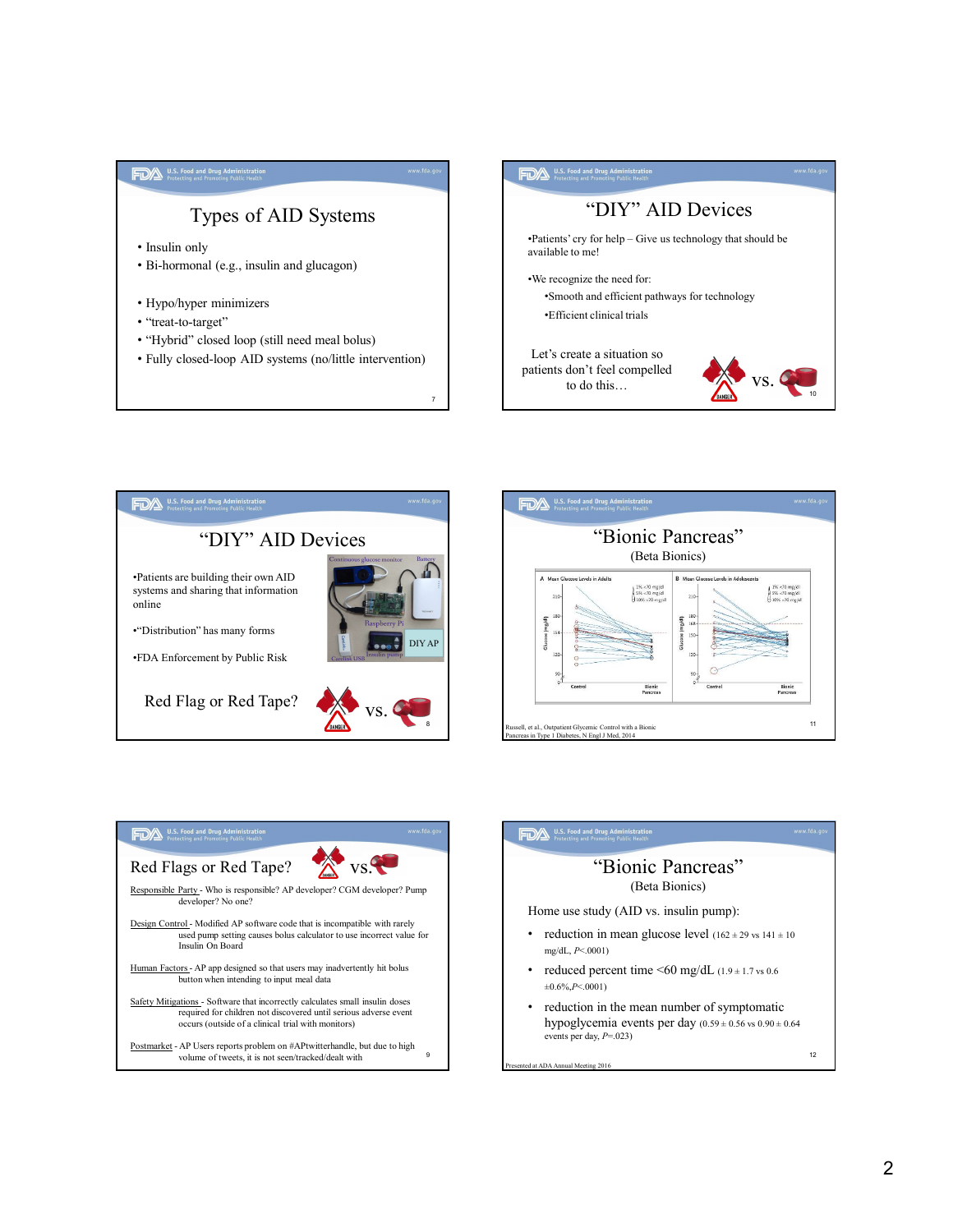





- Traditional pathway = one company sells whole AID device (sensor, pump, algorithm)
- Alternate pathway = different companies sell the components of an AID device (e.g., algorithm on app that communicates with pump and sensor)
- More choices/access
- Working on Policies to Foster this Innovation:
	-
	-



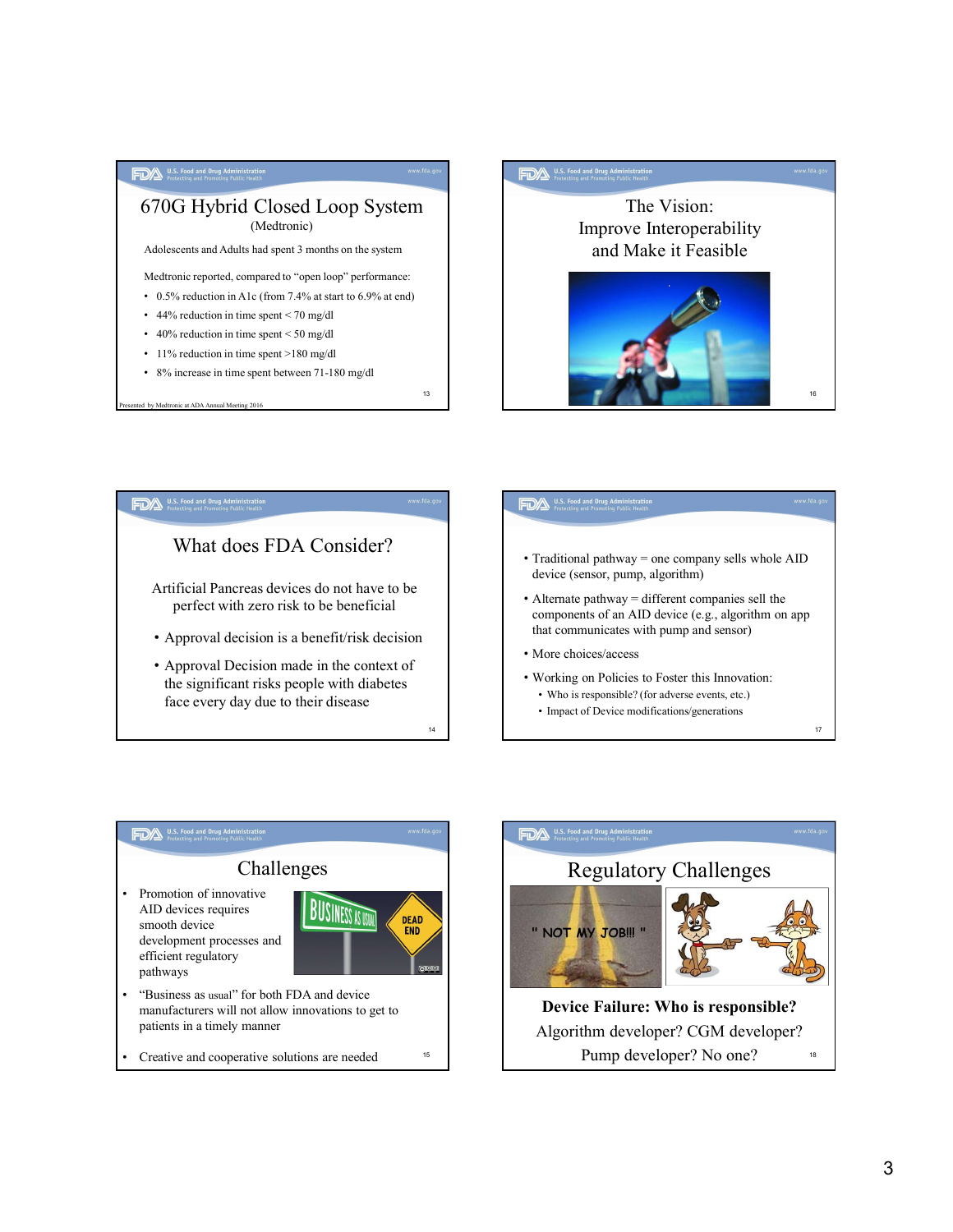

## <u>222 - Andrew Maria Barristo, amerikan personal di sebagai personal di sebagai personal di sebagai personal di</u> Regulatory Challenges FOA WERENDEN UNION<br>
Regulatory Challenges<br>
• Some AID devices will<br>
require novel drugs or<br>
drug formulations<br>
• Sponsors need to talk to<br>
FDA early to understand require novel drugs or drug formulations  $\begin{array}{|c|c|}\n\hline\n\text{P}\Delta & \text{interactions} & \text{Real lengths} \text{matrix} \\\hline\n\text{require novel drugs or } \text{drug formulations} \\\hline\n\text{Sposors need to talk to} & \text{FDA early to understand testing requirements for } \text{drug approval}\n\hline\n\end{array}$ FDA early to understand testing requirements for drug approval 22





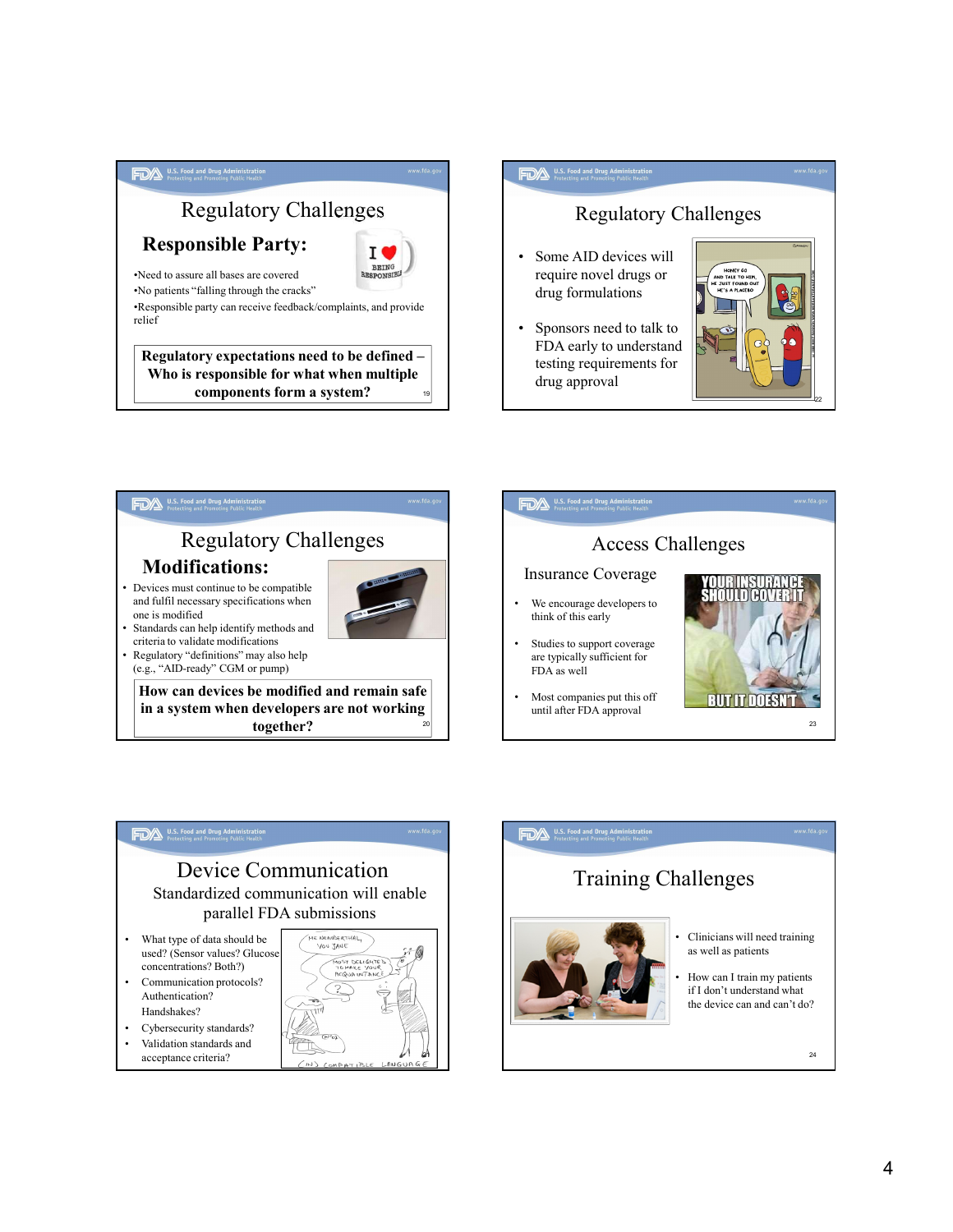









29 and 29 and 20 and 20 and 20 and 20 and 20 and 20 and 20 and 20 and 20 and 20 and 20 and 20 and 20 and 20 an